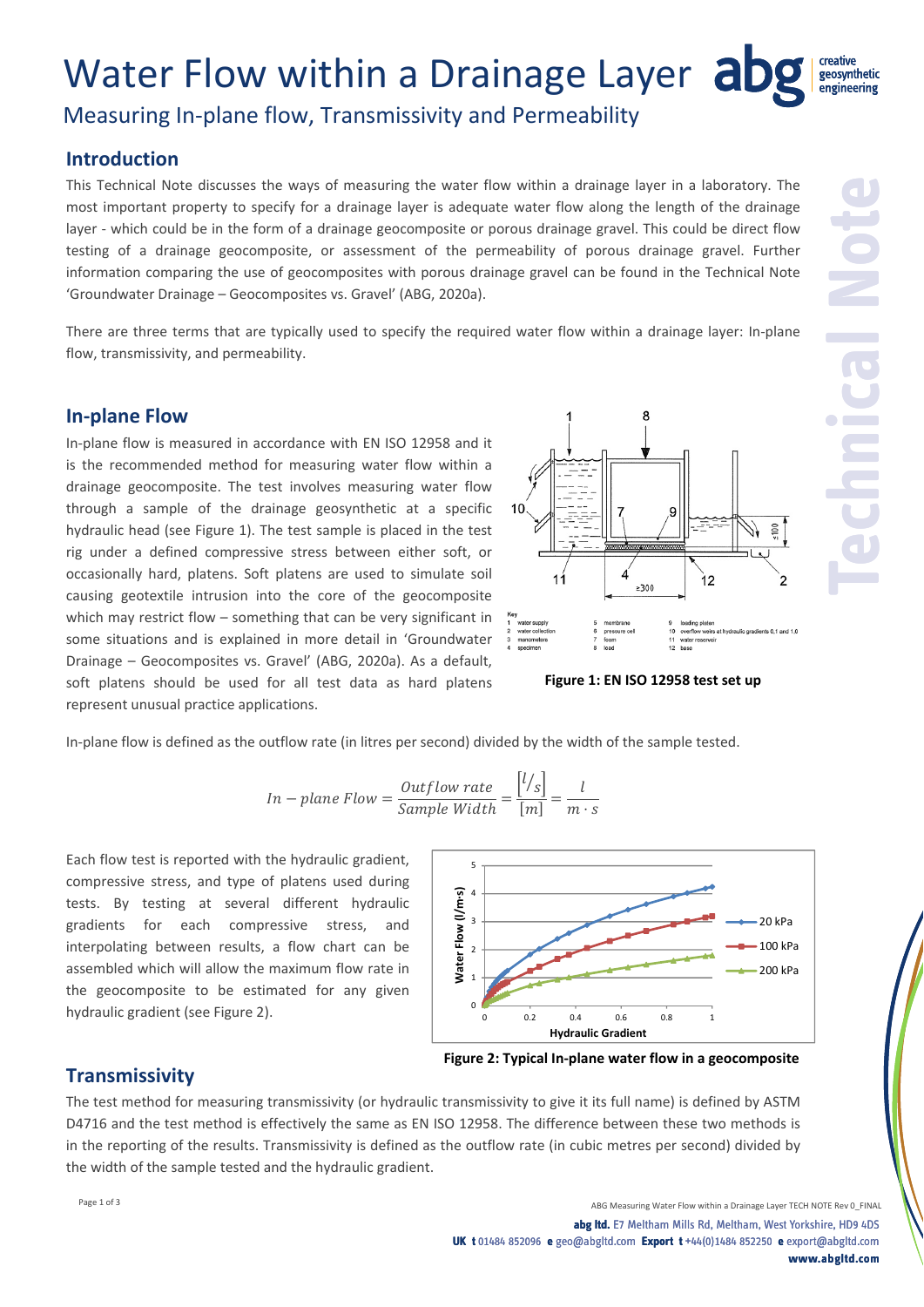#### Water Flow within a Drainage Layer abg geosynthetic engineering

Measuring In‐plane flow, Transmissivity and Permeability

 $Transmissivity = \frac{Outputflow\ rate}{Sample\ Width} / Hybrid random = \frac{m^3 /_S}{[m]}$  $[m]$  $\sqrt{\frac{[m]}{[m]}} = \frac{m^2}{s}$ 

Transmissivity is based on the idea that flow is directly proportional to hydraulic gradient. That is, a plot of flow vs. hydraulic gradient would be a straight line as would be expected in laminar flow situations. However, in drainage geocomposites the flow is not laminar and the relationship between flow and hydraulic gradient is not linear (see Figure 2).

#### **Permeability**

When considering the water flow through a drainage layer made of porous gravel it is standard practice to use permeability to assess the maximum flow rate within the drainage layer. "*The permeability of a soil is a measure of its capacity to allow the flow of water through the pore spaces between solid particles*" (BS 1377‐5:1990). Further information on soil permeability can be found in the ABG Technical Note titled 'Soil Properties: Permeability' (ABG, 2020b). When considering drainage gravel, permeability is measured in the laboratory using the methods described in BS 1377‐5:1990 (see Figure 3). The test procedure is similar in principle to that used with drainage geocomposites in that a constant hydraulic gradient is applied to a saturated gravel sample and the rate of outflow is measured. The permeability of the gravel (k) is assessed in a similar manner to assessing transmissivity in a drainage geocomposite.



**Figure 3: BS 1377‐5 Test Set up diagram**

Permeability = 
$$
\frac{Output}{Sample \text{ Area}} / Hydroulic \text{ gradient} = \frac{m^3 / s}{[m^2]} / \frac{[m]}{[m]} = \frac{m}{s}
$$

As with transmissivity, this assumes that flow is laminar and that flow is directly proportional to hydraulic gradient. With finer grained soils where permeability is low this is approximately correct. However, in coarser grained soils such as drainage gravel the flow rates are very low, the relationship between flow and hydraulic gradient is not linear (Mulqueen, 2005). However, as the relationship is close to linear it is standard practice to assume constant permeability in drainage gravel.

#### **Comparison**

#### **In‐Plane Flow vs. Transmissivity**

In‐plane flow testing in accordance with EN ISO 12958, and transmissivity testing in accordance with ASTM D4716 are effectively the same test. However, when comparing values of transmissivity and In‐plane flow it is important to understand the test conditions. Principally, the hydraulic gradient, compressive stress, and type of platens used during testing. If the tests for two products were conducted in different conditions it is difficult to accurately compare the results as the relationship between flow and hydraulic gradient in a geocomposite is not linear, and the flow behaviour under different platens and compressive stresses can vary significantly between drainage geocomposites.